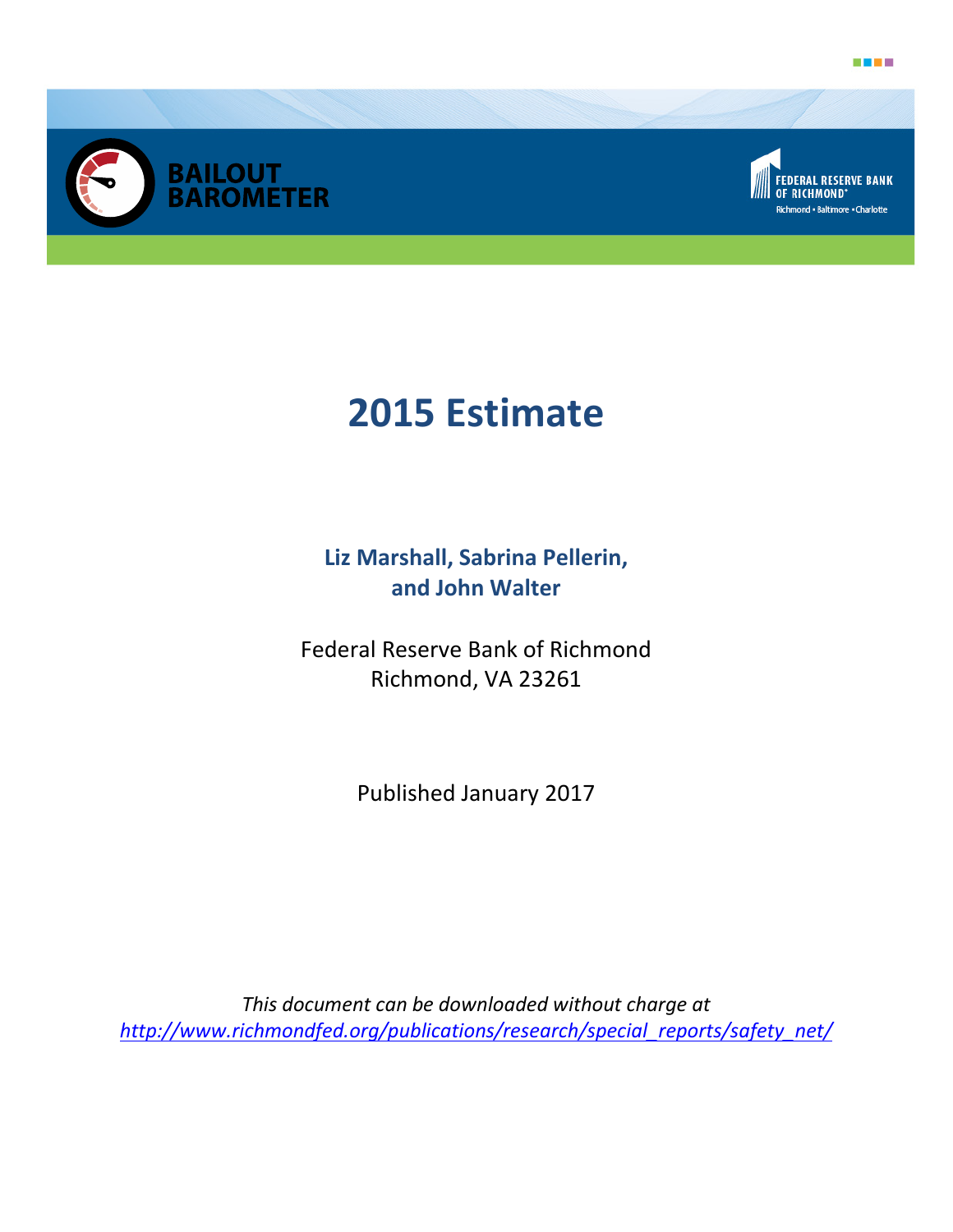## <span id="page-1-1"></span>**Bailout Barometer as of Dec. 31, 2015**

The Bailout Barometer is an estimate by Richmond Fed researchers Liz Marshall, Sabrina Pellerin and John Walter of the share of private financial system liabilities backed by either an explicit or implicit federal government guarantee[.](#page-1-0)<sup>\*</sup> [T](#page-1-2)he current estimate follows methods developed by Walter and Weinberg [\(2002\)](http://www.cato.org/sites/cato.org/files/serials/files/cato-journal/2002/1/cj21n3-2.pdf) an[d Malysheva and Walter \(2010\),](http://www.richmondfed.org/publications/research/economic_quarterly/2010/q3/pdf/walter.pdf) whereby "government guarantee" means a federal government commitment to protect lenders from losses due to a borrower's default. Following this definition, we include in our estimate of the size of the safety net (which we call our "Bailout Barometer") insured bank and thrift deposits, certain other banking company liabilities, some government-sponsored enterprise (GSE) liabilities, selected private employer pension liabilities, the dollar value of money market mutual fund shares, as well as a subset of the liabilities of other financial firms.

Our current estimate (using data as of Dec. 31, 2015), like past estimates, includes a mixture of elements. To start, we include all liabilities that are *explicitly* guaranteed by the federal government. These liabilities make up over a third of all financial sector liabilities. Some other liabilities are *believed* by many market participants to be *implicitly* guaranteed by the federal government. Examples of implicitly guaranteed liabilities include short-term liabilities of the largest banking companies, some deposit balances not explicitly covered by deposit insurance, and the liabilities of certain government-sponsored enterprises. Our approach to estimating implicit guarantees is to ask, "Based on past government actions, what might market participants reasonably expect future government actions to be?" Our "Bailout Barometer" includes explicitly guaranteed liabilities and our estimate of implicitly guaranteed liabilities.

Of course, market expectations cannot be precisely estimated given that they will vary with circumstances – more severe financial problems would likely lead to more widespread bailouts – and, for a given set of circumstances, will vary among market participants – with some participants perceiving more widespread guarantees than others. Therefore, our Bailout Barometer should be thought of as an informed approximation with a margin of error created by the variety of possible market expectations.

<span id="page-1-5"></span><span id="page-1-4"></span><span id="page-1-3"></span>To illustrate one way in which market expectations could exceed our estimate: Some participants may imagine that the government would be likely to protect all non-parent holding company liabilities of the large[s](#page-7-0)t bank and savings and loan holding companies<sup>[1](#page-7-2)</sup> – as of 2015 there were 42 holding companies with assets greater than \$50 billion.<sup>[2](#page-7-0)</sup> [A](#page-7-3) reason for such an expectation arises from the FDIC's announced intention to use its Single-Point-of-Entry (SPOE) resolution procedure to ensure that subsidiaries of important financial companies continue operating even after the company has experienced financial difficulties[.](#page-7-1)<sup>[3](#page-7-4)</sup> We have not chosen to include all non-parent liabilities of the 42 largest holding companies because: 1) there are "no past government actions" indicating how SPOE might be applied (indeed, as of this writing, SPOE is just a proposal)[;](#page-8-0) <sup>4</sup> 2) the FDIC has indicated in its [SPOE proposal](http://www.gpo.gov/fdsys/pkg/FR-2013-12-18/pdf/2013-30057.pdf) that it plans to allow non-parent creditors of holding companies resolved using the SPOE process to suffer losses (see page 76623 of the proposal); and 3) the SPOE proposal (footnote 5 on page 76618 and footnote 10 on

<span id="page-1-6"></span><span id="page-1-2"></span><span id="page-1-0"></span>[\\*](#page-1-1) To learn more about the Bailout Barometer, its history, frequently asked questions, and related research, see: [https://www.richmondfed.org/publications/research/special\\_reports/safety\\_net.](https://www.richmondfed.org/publications/research/special_reports/safety_net)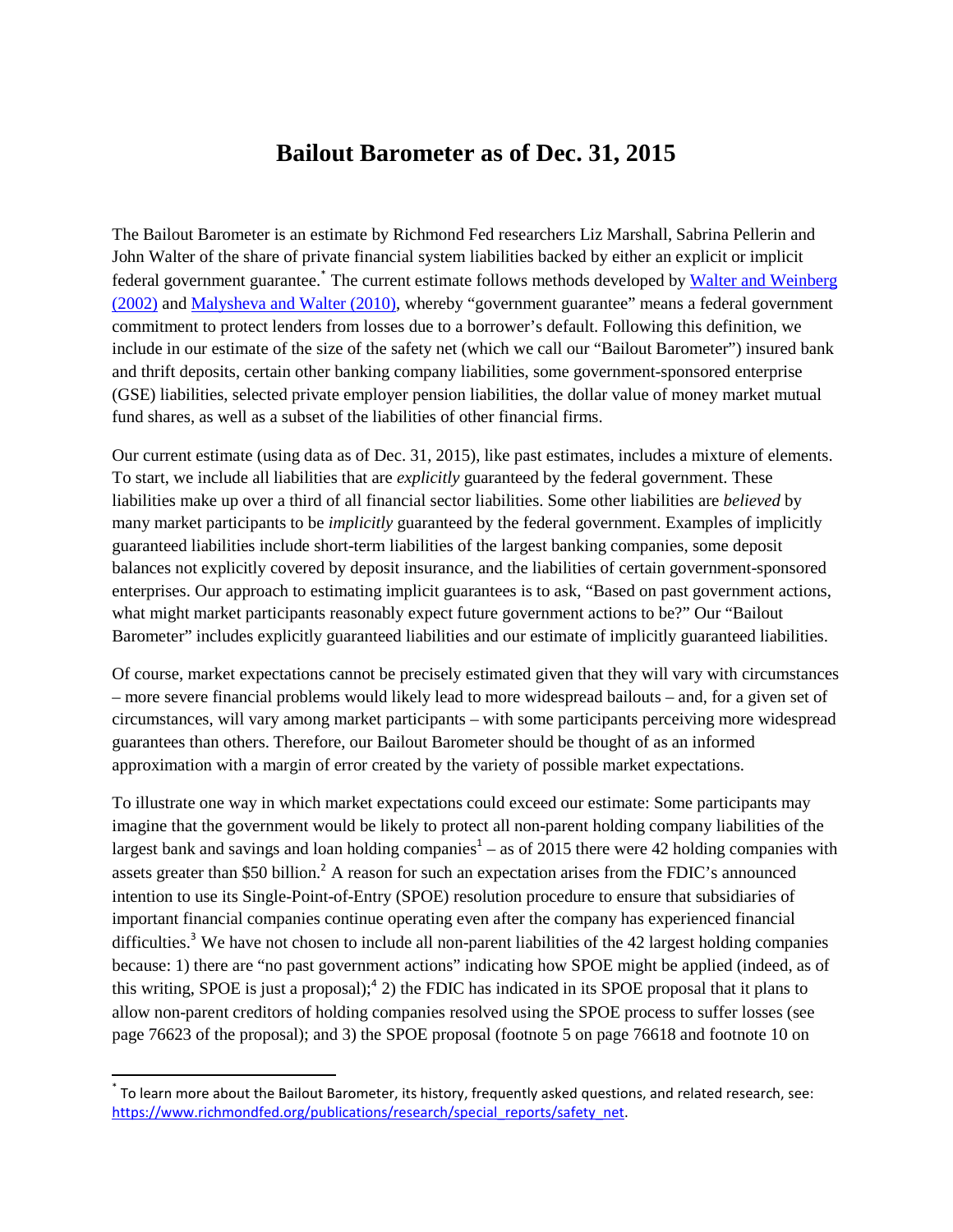page 76622) and the [final FDIC resolution rule](https://www.fdic.gov/regulations/laws/federal/2011/11finaljuly15.pdf) (page 41644) have indicated an emphasis on only granting special treatment for short-term creditors. Therefore, our estimate includes all the liabilities of the largest four bank holding companies (for reasons explained on page 4 of this document) but only the short-term liabilities of the remaining 38 firms. As another example, we include in our implicit measure only the short-term liabilities of securities brokers and dealers (broker-dealers) owned by large domestic bank and savings and loan holding companies, and none from stand-alone or foreign-owned broker-dealers. Some fairly large broker-dealers, however, are not in domestic holding companies, and some market participants might expect that such broker-dealers would also receive government protection if troubled.

Likewise, market expectations of the amount of liabilities likely to be protected might be smaller than our estimate. One can imagine circumstances under which creditors of the largest firms would be provided no government assistance. For example, if the failure of one of the largest four firms were to occur because of problems only at that firm and not because of financial-system-wide problems (as in the case of the Barings failure in 1995) the federal government might allow the firm to go into bankruptcy and protect none of its creditors. Similarly, some market participants might imagine that in a future financial crisis the government could abstain from offering to protect all Money Market Mutual Fund (MMF) investors (in contrast to its actions in 2008 when it offered to protect all MMF investors). Market participants might well believe that some MMFs might need no government assistance even in the worst financial crises (such as those that invest largely in Treasury securities) or that some smaller MMFs might be allowed to suffer losses.

See the Methodology and Sources section for greater detail on what we included in our explicit and implicit categories for each liability type and why.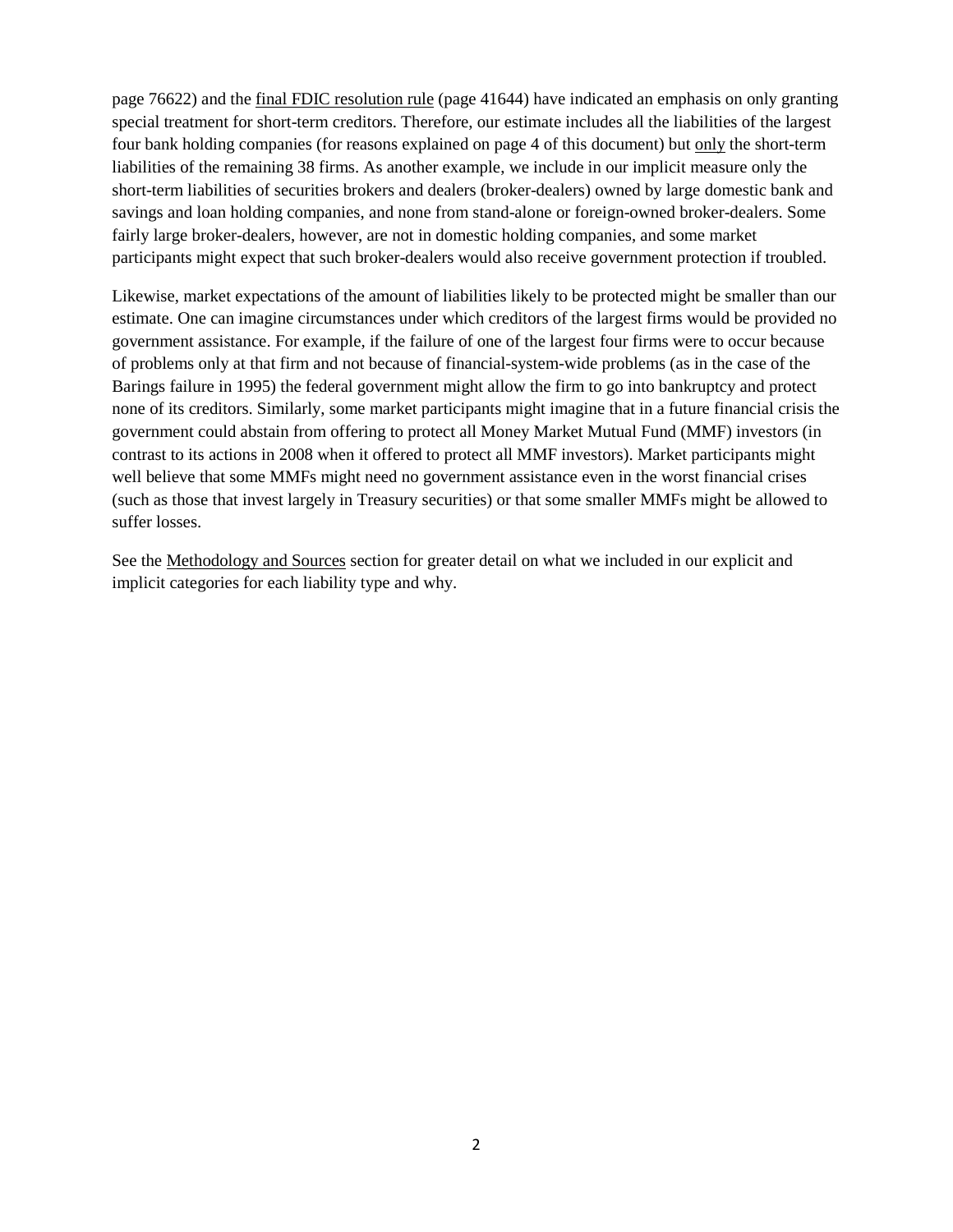# **Bailout Barometer**

Data as of December 31, 2015

| <b>Financial Firms (in billions)</b>              | <b>Explicitly</b><br><b>Guaranteed</b><br><b>Liabilities</b><br>(A) | <b>Implicitly</b><br><b>Guaranteed</b><br><b>Liabilities</b><br>(B) | <b>Bailout</b><br><b>Barometer</b><br>$(A+B)$ | <b>Total</b><br><b>Liabilities</b> |
|---------------------------------------------------|---------------------------------------------------------------------|---------------------------------------------------------------------|-----------------------------------------------|------------------------------------|
| Banking & Saving Firms (includes BHCs &<br>SLHCs) | \$6,531                                                             | \$7,218                                                             | \$13,749                                      | \$17,849                           |
|                                                   | 36.6%                                                               | 40.4%                                                               | 77.0%                                         |                                    |
| <b>Credit Unions</b>                              | \$961<br>92.8%                                                      | \$10<br>0.9%                                                        | \$971<br>93.7%                                | \$1,036                            |
| <b>GSEs</b>                                       |                                                                     |                                                                     |                                               |                                    |
| Fannie Mae                                        | \$3,218                                                             |                                                                     | \$3,218                                       | \$3,218                            |
| Freddie Mac                                       | \$1,983                                                             |                                                                     | \$1,983                                       | \$1,983                            |
| Farm Credit System                                |                                                                     | \$270                                                               | \$270                                         | \$270                              |
| <b>Federal Home Loan Banks</b>                    |                                                                     | \$921                                                               | \$921                                         | \$921                              |
| Total                                             | \$5,201                                                             | \$1,191                                                             | \$6,392                                       | \$6,392                            |
|                                                   | 81.4%                                                               | 18.6%                                                               | 100.0%                                        |                                    |
| Private Employer Pension Funds                    | \$3,111                                                             |                                                                     | \$3,111                                       | \$3,307                            |
|                                                   | 94.1%                                                               |                                                                     | 94.1%                                         |                                    |
| Money Market Mutual Funds                         |                                                                     | \$2,755                                                             | \$2,755                                       | \$2,755                            |
|                                                   |                                                                     | 100.0%                                                              | 100.0%                                        |                                    |
| <b>Other Financial Firms</b>                      |                                                                     | \$76                                                                | \$76                                          | \$12,560                           |
|                                                   |                                                                     | 0.6%                                                                | 0.6%                                          |                                    |
| <b>Total for Financial Firms</b>                  | \$15,804                                                            | \$11,249                                                            | \$27,053                                      | \$43,898                           |
| <b>Percentage of Total Liabilities</b>            | 36.0%                                                               | 25.6%                                                               | 61.6%                                         | 100.0%                             |

\*Blue percentages represent the proportion of the corresponding row's total liabilities.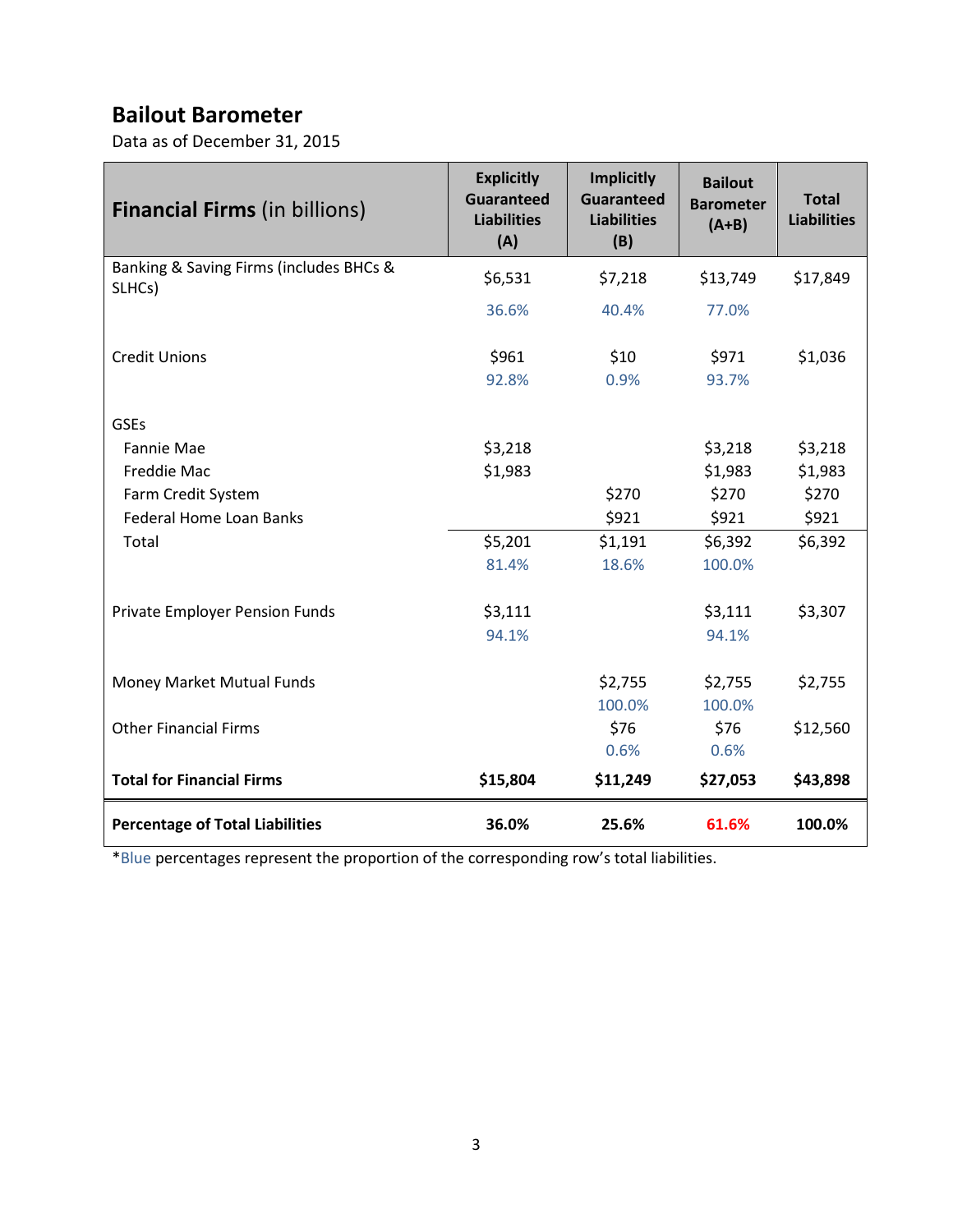## <span id="page-4-1"></span><span id="page-4-0"></span>**Methodology and Sources**

#### **Banking and Savings Firms**

*Explicitly Guaranteed Liabilities –* FDIC-insured deposits of all commercial banks and savings institutions (domestic deposits up to the \$250,000 insurance limit).

*Implicitly Guaranteed Liabilities –* In our Bailout Barometer, we include total liabilities of the four largest banking institutions (those larger than \$1 trillion in assets)<sup>5</sup> [m](#page-8-5)inus insured domestic deposits (included in explicit column); plus short-term liabilities (fed funds, repurchase agreements ["repos"], commercial paper, and other short-term liabilities as reported in banking institution regulatory filings[\)](#page-8-1)<sup>6</sup> and unin[s](#page-8-2)ured domestic deposits<sup>7</sup> of the 38 bank and savings and loan holding companies (beyond the four largest) with assets greater than \$50 billion.

<span id="page-4-2"></span>Four largest banking institutions – During the financial turmoil of 2008 and 2009, the government promised to provide capital if needed by any of the largest 19 bank holding companies (BHCs) such that their operations could continue uninterrupted, encouraging the view that all liabilityholders of these firms would be protected. However, the Orderly Liquidation Authority (OLA) provisions in the Dodd-Frank Wall Street Reform and Consumer Protection Act (Dodd-Frank) may reduce the likelihood that these companies would receive capital injections to allow their uninterrupted operation. Nevertheless, one can imagine that many market participants will remain skeptical that the government would allow operations of the very largest and most systemically important institutions to be disrupted, even if the interruption might be minimized and carefully managed by the OLA process[.](#page-8-3)<sup>8</sup> As a result, our Bailout Barometer includes all of the liabilities of the four largest companies. These four companies were each designated as global systemically important banks by the Financial Stability Board and the Basel Committee on Banking Supervision in 2015, and each has total consolidated BHC assets exceeding \$1 trillion[.](#page-8-4)<sup>9</sup>

<span id="page-4-4"></span><span id="page-4-3"></span>Short-term liabilities – Market participants might expect that the short-term liabilities of large financial firms would be protected if the firms are resolved under the OLA. Both bank holding companies and savings and loan holding companies (SLHCs) with assets greater than \$50 billion are likely to be considered for OLA treatment if they experience financial distress. Moreover, all bank holding companies with assets greater than \$50 billion have been designated as systemically important financial institutions (SIFIs). While a SIFI designation does not necessarily imply OLA treatment in resolution, market participants are likely to expect that these institutions would not be allowed to enter bankruptcy because it seems ill-suited to handle the failure of SIFIs [\(Pellerin](http://www.richmondfed.org/publications/research/economic_quarterly/2012/q1/pdf/walter.pdf)  [and Walter 2012, p. 14–16\)](http://www.richmondfed.org/publications/research/economic_quarterly/2012/q1/pdf/walter.pdf). The OLA provisions of the Dodd-Frank Act permit the FDIC to pay some creditors more than bankruptcy might allow (Pellerin and Walter 2012, p. 16) and the FDIC's OLA implementing rule suggests that this treatment could apply to short-term creditors [\(FDIC final rule, July 15, 2011, 12 CFR 380,](http://www.fdic.gov/regulations/laws/federal/2011/11finaljuly15.pdf) p. 41644). Therefore, we include the short-term liabilities of all BHCs and SLHCs with assets exceeding \$50 billion in our Bailout Barometer.

Uninsured domestic deposits – Historically, uninsured depositors in the largest institutions have been protected [\(Walter and Weinberg, 2002,](http://www.cato.org/sites/cato.org/files/serials/files/cato-journal/2002/1/cj21n3-2.pdf) p. 380). Additionally, most uninsured depositors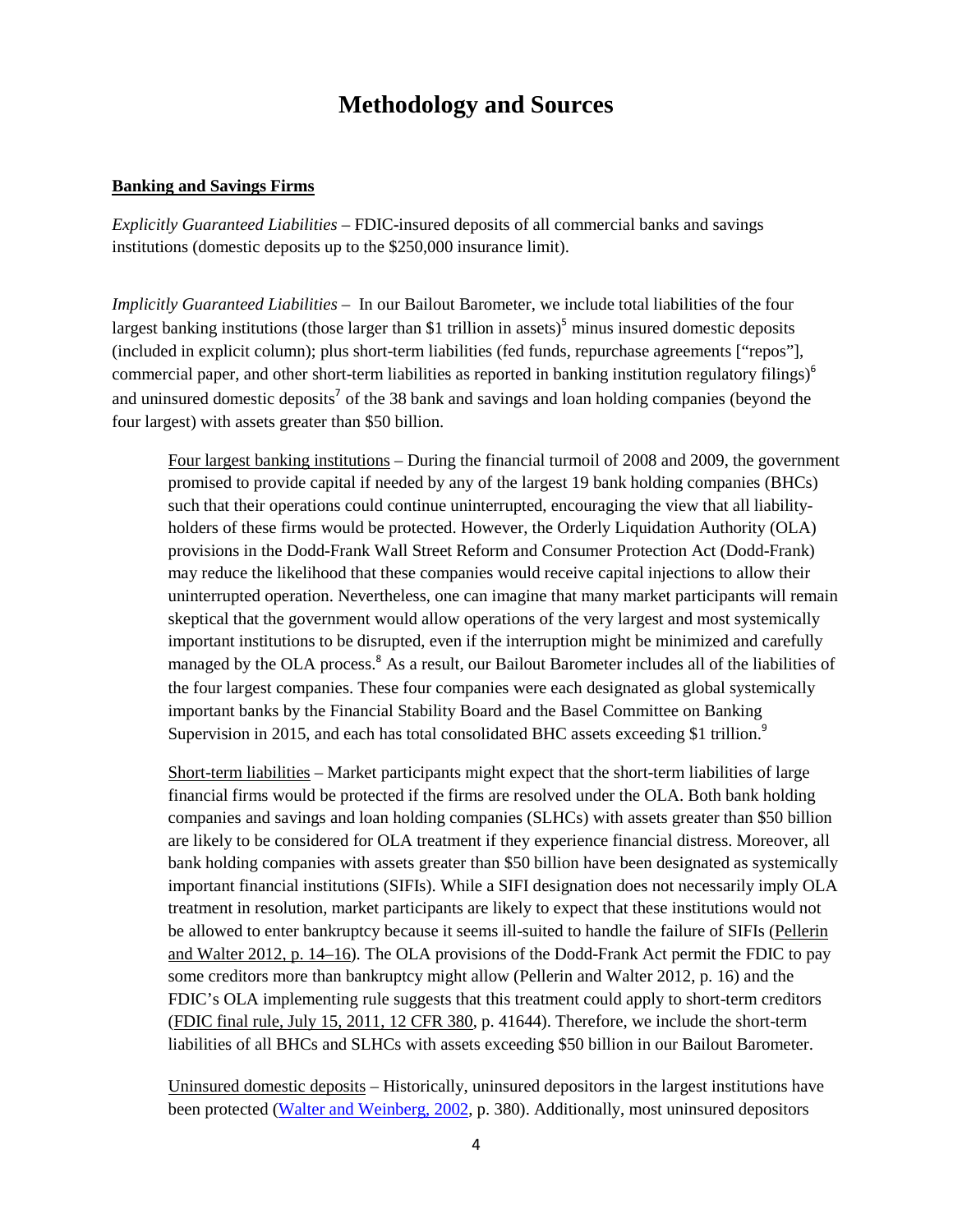<span id="page-5-1"></span><span id="page-5-0"></span>were protected during the bank failures that occurred following the financial crisis that began in 2008. Given these facts, market participants are likely to expect uninsured depositors at the largest banking companies (those with over \$50 billion in assets) to be protected from losses in future financial crises.

*To[t](#page-9-3)al Liabilities* – Includes total consolidated liabilities of BHCs and SLHCs,<sup>[10](#page-8-6)</sup> total liabilities of banks and thrifts not owned by BHCs or SLHCs,<sup>[11](#page-8-7)</sup> plus total liabilities of U.S insured branches of foreign banks.[12](#page-8-8)

#### <span id="page-5-2"></span>**Credit Unions**

*Explicitly Guaranteed Liabilities* – Total credit union shares (deposits) up to the \$250,000 NCUA insurance coverage  $\text{limit.}^{13}$  $\text{limit.}^{13}$  $\text{limit.}^{13}$ 

*Implicitly Guaranteed Liabilities –* In our Bailout Barometer, we include the short-term liabilities and uninsured deposits of credit unions with assets greater than \$50 billion.<sup>[14](#page-8-10)</sup>

<span id="page-5-5"></span><span id="page-5-4"></span><span id="page-5-3"></span>Short-term liabilities – Financial institutions of this size are likely to be considered for OLA treatment if they experience financial distress. [15](#page-8-11) The OLA provisions of the Dodd-Frank Act permit the FDIC to pay some creditors more than bankruptcy might allow (Pellerin and Walter 2012, p. 16) and the FDIC's OLA implementing rule suggests that this treatment could apply to short-term creditors (FDIC final rule, July 15, 2011, 12 CFR 380, p. 41644). Therefore, we include short-term liabilities of these credit unions in our Bailout Barometer.

<span id="page-5-6"></span>Uninsured deposits – Historically, uninsured depositors in the largest institutions have been protected [\(Walter and Weinberg, 2002,](http://www.cato.org/sites/cato.org/files/serials/files/cato-journal/2002/1/cj21n3-2.pdf) p. 380). Therefore, market participants may expect uninsured depositors at the largest credit unions (those with over \$50 billion in assets) to be protected from losses in future financial crises.

*Total Liabilities –* Total credit union liabilities as of Dec. 31, 2015. [16](#page-8-12)

#### **GSEs**

#### *Explicitly Guaranteed Liabilities:*

Since Sept. 6, 2008, Fannie Mae and Freddie Mac have been in conservatorship under the Federal Housing Finance Agency (FHFA). Under the agreements associated with the conservatorship, the Treasury has committed to ensuring that each entity maintains a positive net worth.<sup>[17](#page-8-13)</sup> [G](#page-9-4)iven this explicit promise of support, explicitly guaranteed liabilities will include:

<span id="page-5-8"></span><span id="page-5-7"></span>Fannie Mae (Federal National Mortgage Association) – Total liabilities.<sup>[18](#page-9-0)</sup>

<span id="page-5-10"></span><span id="page-5-9"></span>Freddie Mac (Federal Home Loan Mortgage Corporation) – Total liabilities.<sup>[19](#page-9-1)</sup>

#### *Implicitly Guaranteed Liabilities*:

Both Fannie Mae and the Farm Credit Syste[m](#page-9-5) were bailed out with federal government loans when they experienced financial trouble in the 1980s.<sup>[20](#page-9-2)</sup> Furthermore, the bailout of Fannie Mae and Freddie Mac in 2008 during the financial crisis reinforced the perception that all of the large, systemically important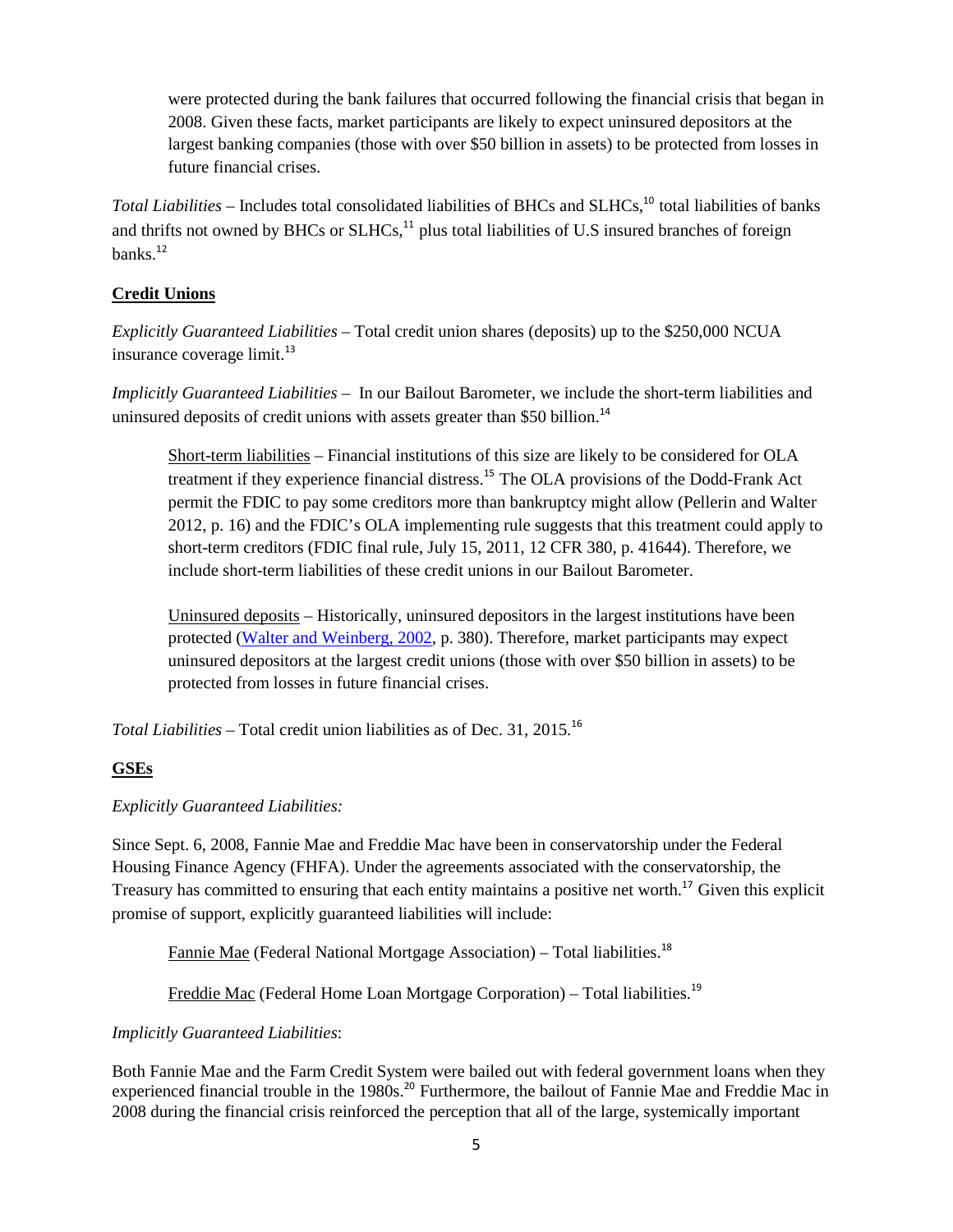GSEs will be bailed out in the event of financial trouble. Therefore, we include the liabilities of the remaining two GSEs in our Bailout Barometer:

<span id="page-6-0"></span>Farm Credit System - Total liabilities.<sup>[21](#page-9-6)</sup>

<span id="page-6-1"></span>Federal Home Loan Banks - Total liabilities.<sup>[22](#page-9-7)</sup>

### **Pension Funds**

<span id="page-6-2"></span>*Explicitly Guaranteed Liabilities* – According to a paper co-authored by staff members at the International Monetary Fund and the BEA, "as a percentage of assets held by private [defined benefit] pension plans, over 98 percent of the plans are covered under the Pension Benefit Guarantee Corporation (PBGC) in recent years."[23](#page-9-8) [W](#page-9-12)e use this 98 percent asset coverage as a proxy for liability coverage and multiply our 2015 total liability figure for private defined benefit pension plans (\$3,307 billion – see below for description) by 0.98 to reach \$3,241 billion in liabilities of PBGC-guaranteed plans. Since the PBGC covers pensions only up to a specified maximum payment per year, the portion of beneficiaries' pensions that exceed the maximum is not guaranteed by the PBGC. The PBGC estimates that this portion is 4 percent.<sup>[24](#page-9-9)</sup> [W](#page-9-13)e thus multiply the figure for liabilities of PBGC-guaranteed plans (\$3,241 billion) by 0.96 to yield \$3,111 billion to arrive at the explicitly guaranteed portion of PBGC-guaranteed pension funds.

<span id="page-6-3"></span>*Total Liabilities*- Includes total liabilities of defined benefit plans held by private pension funds, as reported by the Board of Governor's Financial Accounts of the United States ("Flow of Funds"). The Flow of Funds obtains this figure from the Bureau of Economic Analysis (BEA), which bases its estimates on Form 5500 filings from employee benefit plans.

## **Money Market Mutual Funds**

<span id="page-6-5"></span><span id="page-6-4"></span>*Implicitly Guaranteed Liabilities* – Total net assets of money market mutual funds (MMFs). [25](#page-9-10) Included because the federal government protection that was granted to MMFs in 2008 implies that market participants could view MMFs as being likely to receive government protection in future financial crises. New SEC rules, which take effect in 2016, may minimize the danger [o](#page-9-14)f runs on some MMFs and therefore the market's perception of federal government protection.<sup>[26](#page-9-11)</sup> The new rules would require institutional "prime" MMFs and institutional municipal MMFs to float their net asset values (NAVs) rather than use stable NAVs as they are currently permitted to do. Commentators maintain that stable NAVs contribute to the likelihood of runs, and therefore encourage government intervention.

#### **Other Financial Firms**

*Implicitly Guaranteed Liabilities* – Short-term liabilities (repo, commercial paper, and other short-term liabilities with original maturities less than or equal to one year) of those nonbank financial companies that have been designated as SIFIs by the Financial Stability Oversight Council.

Market participants might expect that the short-term liabilities of large financial firms that are designated as SIFIs would be protected if the firm is resolved under the OLA. While a SIFI designation does not necessarily imply OLA treatment in resolution, market participants are likely to expect that these institutions will not be allowed to enter bankruptcy because it seems ill-suited to handle the failure of SIFIs [\(Pellerin and Walter 2012, p. 14-16\)](http://www.richmondfed.org/publications/research/economic_quarterly/2012/q1/pdf/walter.pdf). The OLA provisions of the Dodd-Frank Act permit the FDIC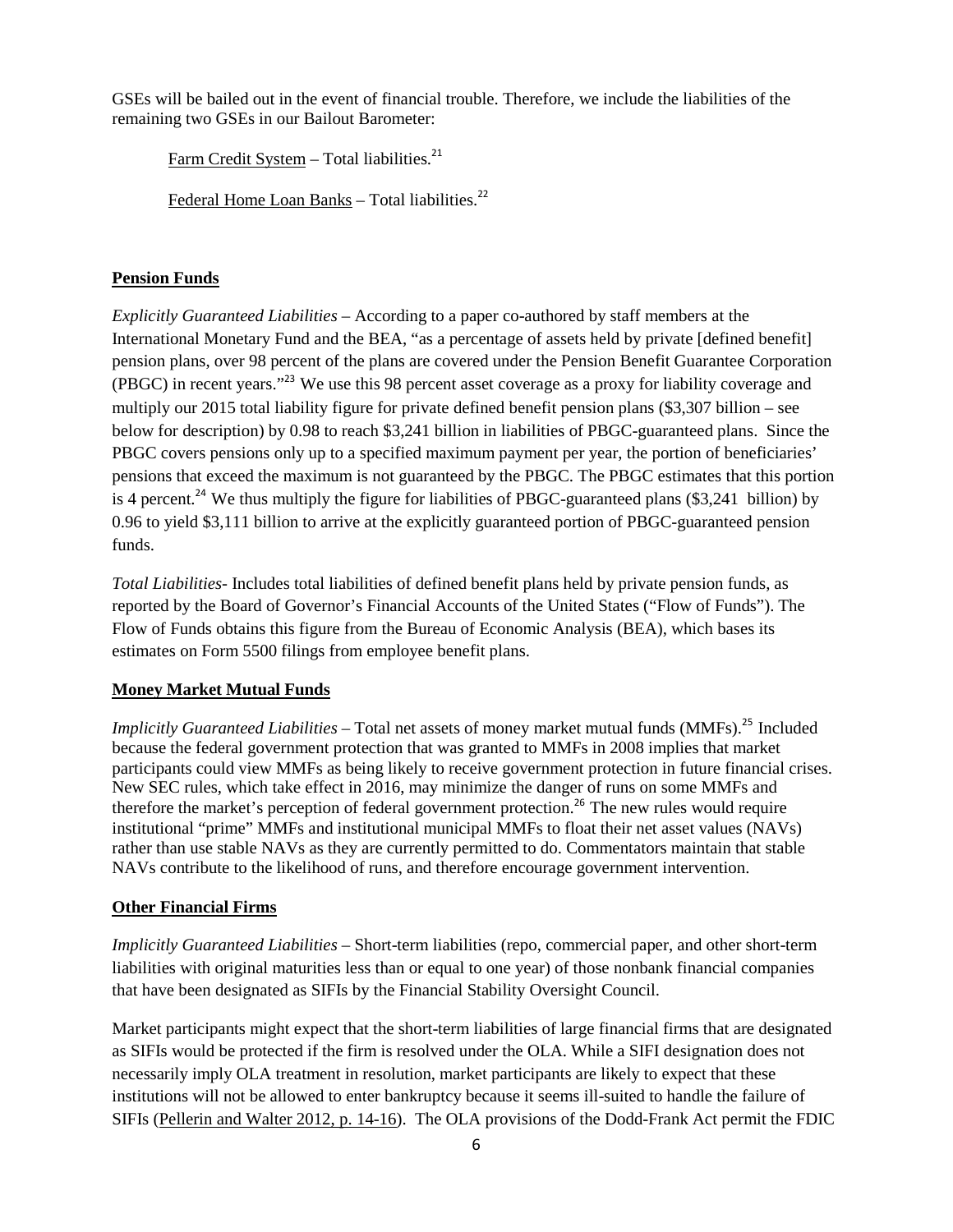to pay some creditors more than bankruptcy might allow (Pellerin and Walter 2012, p. 16), and the FDIC's OLA implementing rule suggests that this treatment could apply to short-term creditors (FDIC final rule, July 15, 2011, 12 CFR 380, p. 41644). Therefore, we include short-term liabilities of these SIFI-designated firms in our Bailout Barometer.

*Total Liabilities* – Includes the aggregate amount of liabilities outstanding as of December 2015 from each nonbank financial sector, including:

- Property-Casualty Insurance Companies
- Life Insurance Companies
- Security Brokers and Dealers
- Issuers of Asset-Backed Securities
- Finance Companies
- Real Estate Investment Trusts
- Funding Corporations

<span id="page-7-5"></span>Total liabilities figures for those Property-Casualty Insurance Companies, Life Insurance Companies, and Security Brokers and Dealers that are not owned by BHCs and SLHCs are obtained from SNL Financial.<sup>27</sup> Total liability figures for Issuers of Asset-Backed Securities, Finance Companies, Real Estate Investment Trust, or Funding Corporations ("remaining financial sectors") are obtained from the Board of Governor's Financial Accounts of the United States Statistical Release. Some firms in the remaining financial sectors are directly owned by U.S. BHCs or SLHCs, and their liabilities are thus already included in our Total Liability figure for Banking and Savings Firms; however, nonbank firms that are directly owned by a BHC or SLHC are (with some exceptions – such as for the smallest of these firms) required to file a Y-11 or Y-11S report (Financial Statements of U.S. Nonbank Subsidiaries of U.S. Bank Holding Companies). We thus avoid double counting the liabilities in these BHC- or SLHC-owned firms by subtracting the liabilities of Y-11/Y-11S filers that we believe to be Issuers of Asset-Backed Securities, Finance Companies, Real Estate Investment Trusts, or Funding Corporations from the total liabilities of the remaining financial sectors.<sup>[28](#page-9-15)</sup>

<span id="page-7-6"></span><span id="page-7-2"></span><sup>[1](#page-1-3)</sup> See, for example[: http://www.americanbanker.com/bankthink/single-point-of-entry-plan-ensures-more](http://www.americanbanker.com/bankthink/single-point-of-entry-plan-ensures-more-megabank-bailouts-1075421-1.html)[megabank-bailouts-1075421-1.html](http://www.americanbanker.com/bankthink/single-point-of-entry-plan-ensures-more-megabank-bailouts-1075421-1.html)

<span id="page-7-3"></span><span id="page-7-0"></span> $2$  According to the Dodd-Frank Act, all bank holding companies with assets greater than \$50 billion are designated as systemically important financial institutions (SIFIs). Although several savings and loan holding companies have more than \$50 billion in assets, they are not automatically designated as SIFIs like bank holding companies.

<span id="page-7-4"></span><span id="page-7-1"></span><sup>&</sup>lt;sup>[3](#page-1-5)</sup> Federal Deposit Insurance Corporation, "Resolution of Systemically Important Financial Institutions: The Single Point of Entry Strategy," *Federal Register*, Notice, Vol. 78, No. 243, Dec. 18, 2013, <http://www.gpo.gov/fdsys/pkg/FR-2013-12-18/pdf/2013-30057.pdf>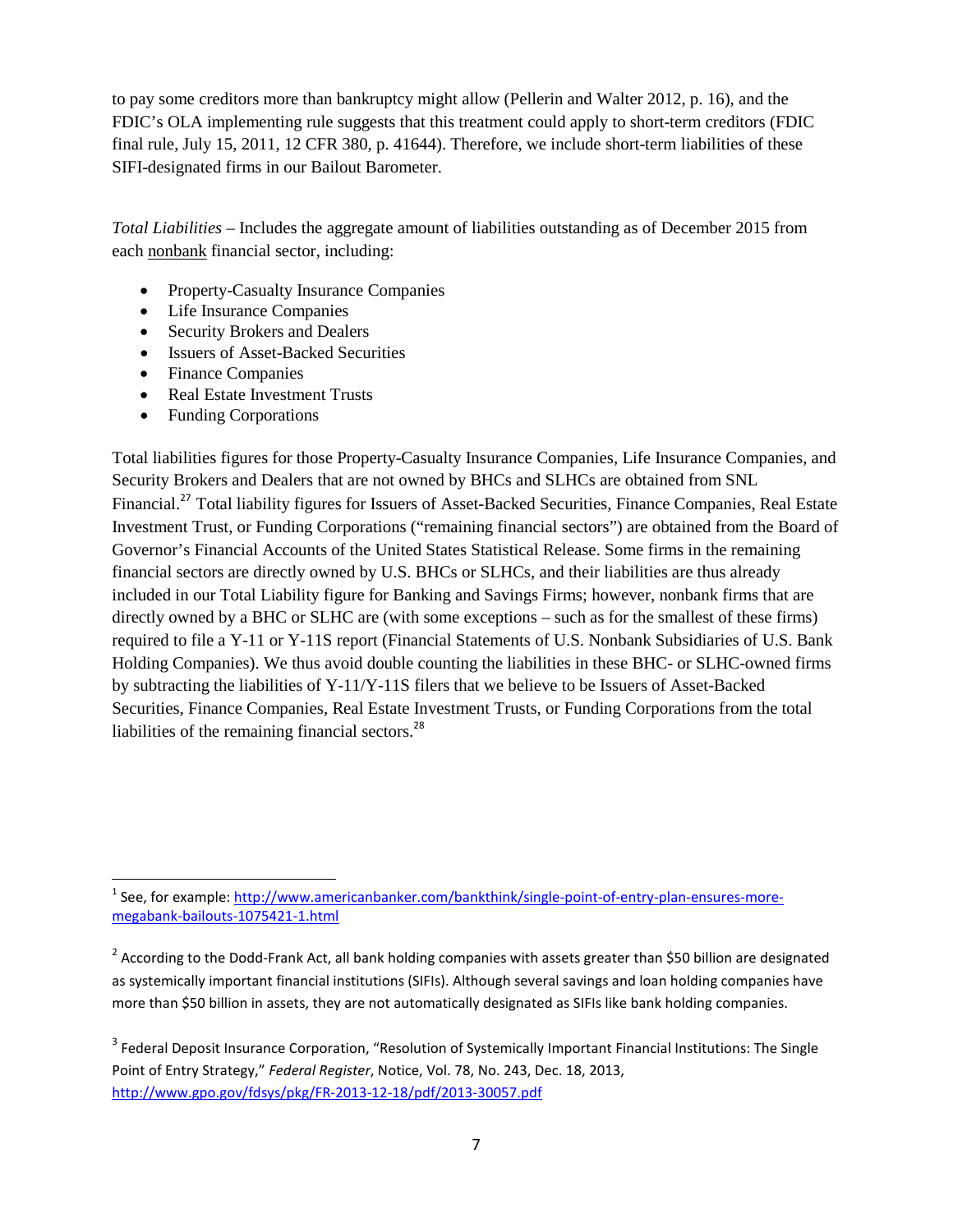<span id="page-8-0"></span>[4](#page-1-6) For a statement indicating that SPOE remains a proposal, see footnote 3 in "The Relative Role of Debt in Bank Resiliency and Resolvability." Remarks by FDIC Vice Chairman Thomas M. Hoenig. Presented to the Peterson Institute for International Economics, Washington, DC. January 20, 2016. Available at: <https://www.fdic.gov/news/news/speeches/spjan2016.html>

<span id="page-8-5"></span>[5](#page-4-0) Consolidated Statements for Bank Holding Companies (FR Y9C)

<span id="page-8-1"></span> $6$  Short-term liability data are from FR Y9C regulatory filings of holding companies. We use the quarterly average for fed funds and repurchase agreements, and year-end figures for commercial paper and other borrowed money with a remaining maturity of less than one year (averages are not available for the two latter figures).

<span id="page-8-2"></span><sup>[7](#page-4-2)</sup> "Deposits held in domestic offices" minus "estimated insured deposits" from the FDIC's report that collects data from individual call reports of the insured subsidiaries of a BHC or SLHC.

<span id="page-8-3"></span><sup>[8](#page-4-3)</sup> See, for example[: http://www.gao.gov/assets/670/665162.pdf;](http://www.gao.gov/assets/670/665162.pdf) [http://www.federalreserve.gov/newsevents/speech/stein20130417a.htm;](http://www.federalreserve.gov/newsevents/speech/stein20130417a.htm) [http://www.wsj.com/articles/fed-fdic](http://www.wsj.com/articles/fed-fdic-rebuke-bankruptcy-plans-of-11-of-nations-biggest-banks-1407270607)[rebuke-bankruptcy-plans-of-11-of-nations-biggest-banks-1407270607;](http://www.wsj.com/articles/fed-fdic-rebuke-bankruptcy-plans-of-11-of-nations-biggest-banks-1407270607) [http://digitalcommons.ilr.cornell.edu/cgi/viewcontent.cgi?article=2334&context=key\\_workplace](http://digitalcommons.ilr.cornell.edu/cgi/viewcontent.cgi?article=2334&context=key_workplace) (p.30); [http://www.nypost.com/p/news/opinion/opedcolumnists/too\\_big\\_to\\_fail\\_grows\\_cVFocOFPEAJyQ4LgCR2ilO;](http://www.nypost.com/p/news/opinion/opedcolumnists/too_big_to_fail_grows_cVFocOFPEAJyQ4LgCR2ilO) [http://www.reuters.com/article/2011/07/12/financial-regulation-research-idUSN1E76B1II20110712;](http://www.reuters.com/article/2011/07/12/financial-regulation-research-idUSN1E76B1II20110712) and [https://www.law.upenn.edu/blogs/regblog/2012/09/11-lipson-orderly-liquidation-authority.html.](https://www.law.upenn.edu/blogs/regblog/2012/09/11-lipson-orderly-liquidation-authority.html)

<span id="page-8-4"></span><sup>[9](#page-4-4)</sup> The November 2015 list of the 30 global systemically important banks can be found at[: http://www.fsb.org/wp](http://www.fsb.org/wp-content/uploads/2015-update-of-list-of-global-systemically-important-banks-G-SIBs.pdf)[content/uploads/2015-update-of-list-of-global-systemically-important-banks-G-SIBs.pdf](http://www.fsb.org/wp-content/uploads/2015-update-of-list-of-global-systemically-important-banks-G-SIBs.pdf)

<span id="page-8-6"></span><sup>[10](#page-5-0)</sup> From FR Y9C and FR Y9SP.

 $\overline{a}$ 

<span id="page-8-7"></span><sup>[11](#page-5-1)</sup> Bank data from Consolidated Reports of Condition and Income for a Bank, FFIEC 031 and FFIEC 041.

<span id="page-8-8"></span> $12$  FFIEC 002 Report of Assets and Liabilities of U.S. Branches and Agencies of Foreign Banks.

<span id="page-8-9"></span><sup>[13](#page-5-3)</sup> NCUA 2015 Annual Report, page 95, published March 2016.

<span id="page-8-10"></span> $14$  One credit union – Navy Federal Credit Union – had assets exceeding \$50 billion as of Dec. 31, 2015.

<span id="page-8-11"></span>[15](#page-5-5) <http://us.practicallaw.com/6-532-5109?source=relatedcontent>

<span id="page-8-12"></span><sup>[16](#page-5-6)</sup> Board of Governors of the Federal Reserve System. Credit Unions, Table L.114 in Federal Reserve Statistical Release Z.1, "Financial Accounts of the United States." <http://www.federalreserve.gov/releases/z1/current/z1.pdf> (September 16, 2016).

<span id="page-8-13"></span><sup>[17](#page-5-7)</sup> "Statement by Secretary Henry M. Paulson, Jr. on Treasury and Federal Housing Finance Agency Action to Protect Financial Markets and Taxpayers." Washington, DC. 9 July 2008. U.S. Department of the Treasury. [http://www.treasury.gov/press-center/press-releases/Pages/hp1129.aspx.](http://www.treasury.gov/press-center/press-releases/Pages/hp1129.aspx)

Fannie Mae Form 10-K. Dec. 31, 2015, p. 27-28.

<https://www.sec.gov/Archives/edgar/data/310522/000031052216000453/fanniemae201510k.htm> Freddie Mac Form 10-K. Dec. 31, 2015, p. 157-158.

<https://www.sec.gov/Archives/edgar/data/1026214/000102621416000103/a201510k.htm>